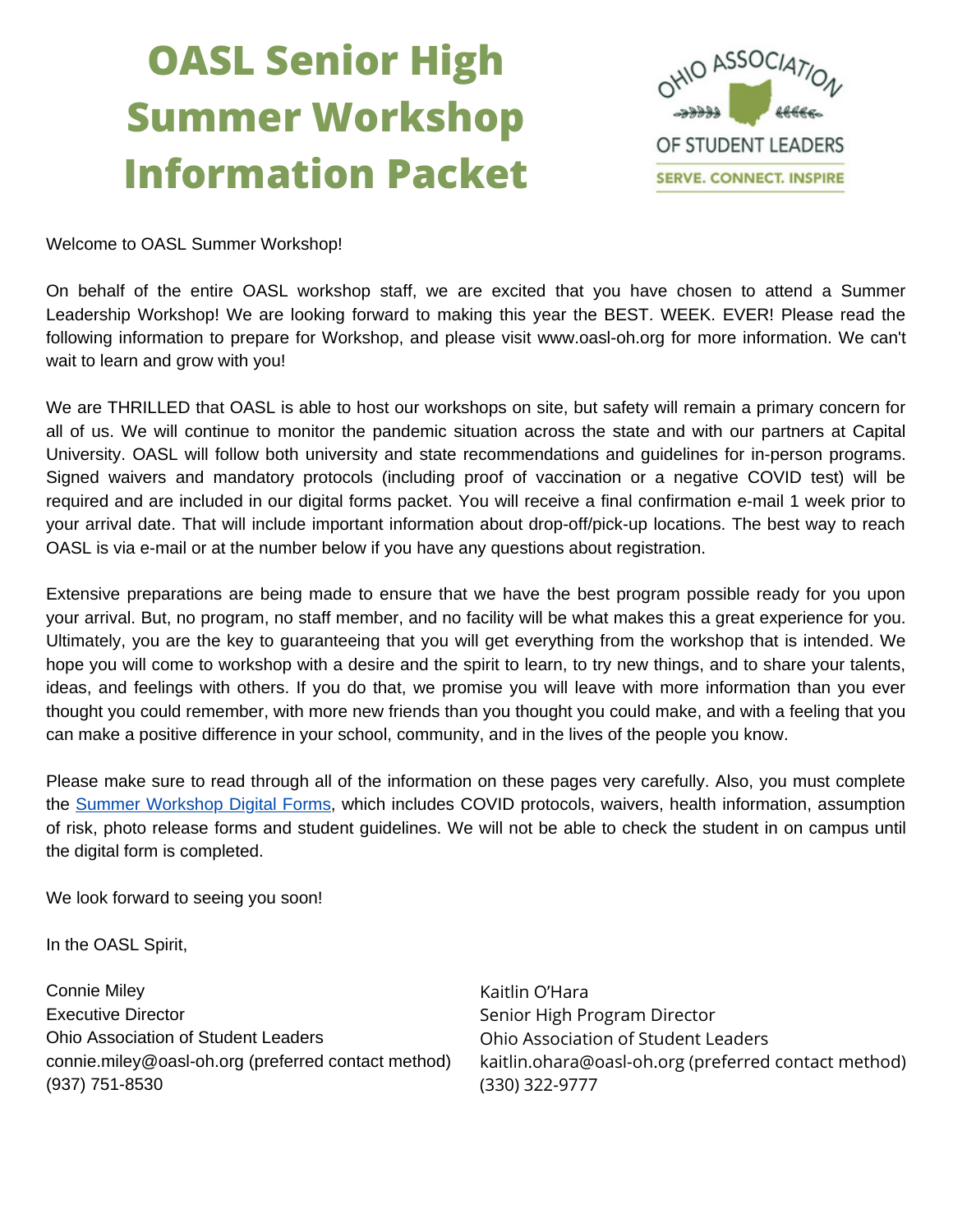

### **[Confirm you have registered for the correct workshop experience.](https://docs.google.com/forms/d/e/1FAIpQLSdlz6VFCGlRiKShvJeKHlWBMbOy6CWkDJF7jeBZu9wY3mOFsA/viewform)**

[Senior High delegates attending for the first time should select "Senior High 1," second time](https://docs.google.com/forms/d/e/1FAIpQLSdlz6VFCGlRiKShvJeKHlWBMbOy6CWkDJF7jeBZu9wY3mOFsA/viewform) should select "Senior High 2," and third time should select "Senior High 3."

### **[Arrival & Registration Information](https://docs.google.com/forms/d/e/1FAIpQLSdlz6VFCGlRiKShvJeKHlWBMbOy6CWkDJF7jeBZu9wY3mOFsA/viewform)**

- [Plan to arrive on campus to register between 12:30 p.m. and 2:00 p.m. on Wednesday.](https://docs.google.com/forms/d/e/1FAIpQLSdlz6VFCGlRiKShvJeKHlWBMbOy6CWkDJF7jeBZu9wY3mOFsA/viewform)
	- [If you are unable to arrive during this time, please contact Kaitlin O'Hara \(contact info](https://docs.google.com/forms/d/e/1FAIpQLSdlz6VFCGlRiKShvJeKHlWBMbOy6CWkDJF7jeBZu9wY3mOFsA/viewform) on page 1) as soon as possible[.](https://docs.google.com/forms/d/e/1FAIpQLSdlz6VFCGlRiKShvJeKHlWBMbOy6CWkDJF7jeBZu9wY3mOFsA/viewform)
	- We ask that you do not arrive early as our staff will be involved in final preparations. [Our first meal is dinner \(around 5:30 p.m.\), so please make sure you have eaten lunch](https://docs.google.com/forms/d/e/1FAIpQLSdlz6VFCGlRiKShvJeKHlWBMbOy6CWkDJF7jeBZu9wY3mOFsA/viewform) prior to your arrival.
	- [Upon arrival, we ask that you leave all belongings in your car and proceed inside to the](https://docs.google.com/forms/d/e/1FAIpQLSdlz6VFCGlRiKShvJeKHlWBMbOy6CWkDJF7jeBZu9wY3mOFsA/viewform) check-in area. Remember, we will need your [Summer Workshop Digital Forms](https://docs.google.com/forms/d/e/1FAIpQLSdlz6VFCGlRiKShvJeKHlWBMbOy6CWkDJF7jeBZu9wY3mOFsA/viewform) [completed before you can be checked in.](https://docs.google.com/forms/d/e/1FAIpQLSdlz6VFCGlRiKShvJeKHlWBMbOy6CWkDJF7jeBZu9wY3mOFsA/viewform)
	- [If you have a balance due, you should bring that in as well. Once you have received your](https://docs.google.com/forms/d/e/1FAIpQLSdlz6VFCGlRiKShvJeKHlWBMbOy6CWkDJF7jeBZu9wY3mOFsA/viewform) name tag, room key, and meal bracelet, our staff will assist you in moving your belongings into your room.
	- [Please note: the University charges a lost key fee that will be collected on Thursday for](https://docs.google.com/forms/d/e/1FAIpQLSdlz6VFCGlRiKShvJeKHlWBMbOy6CWkDJF7jeBZu9wY3mOFsA/viewform) any student who loses their room key. These fees range from \$50 - \$75, depending on the campus.
	- [Please note: If you plan to drive yourself, you may need to obtain a parking permit for](https://docs.google.com/forms/d/e/1FAIpQLSdlz6VFCGlRiKShvJeKHlWBMbOy6CWkDJF7jeBZu9wY3mOFsA/viewform) the week from the University.

### **[Transportation](https://docs.google.com/forms/d/e/1FAIpQLSdlz6VFCGlRiKShvJeKHlWBMbOy6CWkDJF7jeBZu9wY3mOFsA/viewform)**

- [We prefer that our workshop participants do not drive themselves to the selected site. If it](https://docs.google.com/forms/d/e/1FAIpQLSdlz6VFCGlRiKShvJeKHlWBMbOy6CWkDJF7jeBZu9wY3mOFsA/viewform) is absolutely necessary that participants drive, they must abide by the following policies:
	- [All cars must be parked in our assigned area.](https://docs.google.com/forms/d/e/1FAIpQLSdlz6VFCGlRiKShvJeKHlWBMbOy6CWkDJF7jeBZu9wY3mOFsA/viewform)
	- [After registration, cars should be locked for the duration of the workshop.](https://docs.google.com/forms/d/e/1FAIpQLSdlz6VFCGlRiKShvJeKHlWBMbOy6CWkDJF7jeBZu9wY3mOFsA/viewform)
	- [Participants will not be permitted to drive their car.](https://docs.google.com/forms/d/e/1FAIpQLSdlz6VFCGlRiKShvJeKHlWBMbOy6CWkDJF7jeBZu9wY3mOFsA/viewform)
	- [Participants will need to obtain permission from the Workshop Director if they have the](https://docs.google.com/forms/d/e/1FAIpQLSdlz6VFCGlRiKShvJeKHlWBMbOy6CWkDJF7jeBZu9wY3mOFsA/viewform) need to enter their car for any reason during the week.
- [Please note that OASL and host universities assume no responsibility for accidents, thefts,](https://docs.google.com/forms/d/e/1FAIpQLSdlz6VFCGlRiKShvJeKHlWBMbOy6CWkDJF7jeBZu9wY3mOFsA/viewform) vehicular damage, etc.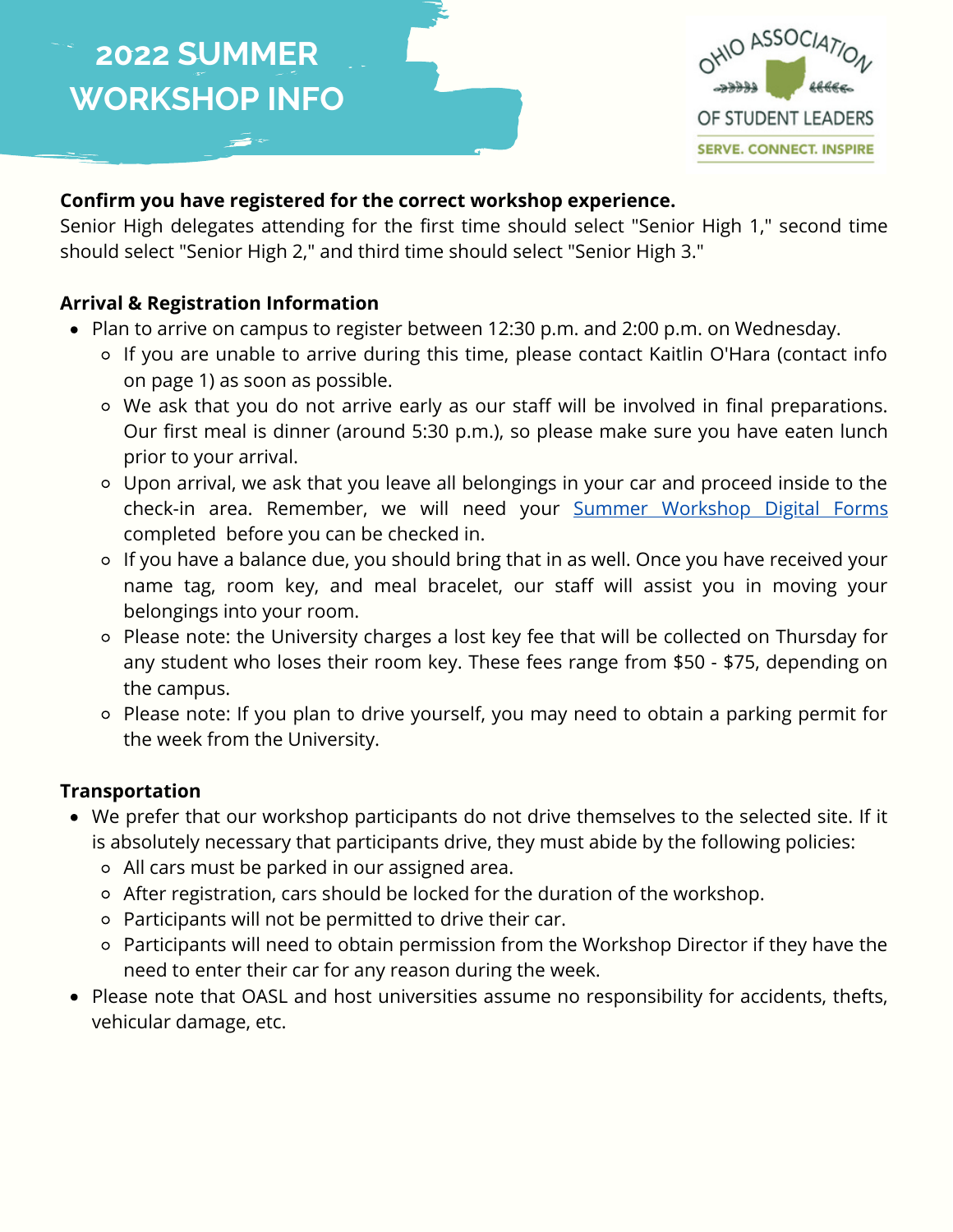

#### **Clothing**

- Casual attire (shorts, t-shirts, jeans) will be appropriate during the week.
- Shoes or sandals MUST be worn at all times. You will need athletic shoes for some of the recreational activities we have planned.
- We appreciate your good judgment in making certain your clothing would be acceptable under a moderate school dress code.
- We do have a talent show during the week, so please bring any costume needs, instruments, etc. if you plan to participate.
- Please note that most of our indoor facilities are air-conditioned. You may wish to bring a sweatshirt or light jacket.
- Students DO NOT need to bring dress clothes. Attire is casual throughout.
- We recommend you bring an umbrella or other rain gear... just in case!

#### **Student Housing**

- All participants will be housed in the university's residence hall facilities.
- Staff members will also be in assigned rooms on the appropriate floor (male/female). In most cases, you will have 1 roommate. We intentionally house students in a room with someone from another school. We do not make exceptions to this policy. We recognize that students may feel unsure at first, but interacting with others is central to our workshop objectives. We encourage parents to assist their students in overcoming any anxiety associated with this component of our workshop.
- Please be sure to bring bedding (pillows, sheets, blanket, sleeping bag). These items are not provided by the university.
- You will need to bring towels, washcloths, etc. along with all of your needed personal items.
- The facilities are air-conditioned. No fans will be needed.
- You will be responsible for any damage you cause to your room as well as any extra cleaning charges that may be assessed.

#### **Meals/Food**

- All of your meals are provided, beginning with dinner on Wednesday evening through breakfast on Sunday morning.
- There are typically snack and beverage machines in the residence hall, so you might want to have some change on hand.
- Please do not bring snacks that contain nuts as we are in close quarters with others who may have allergies.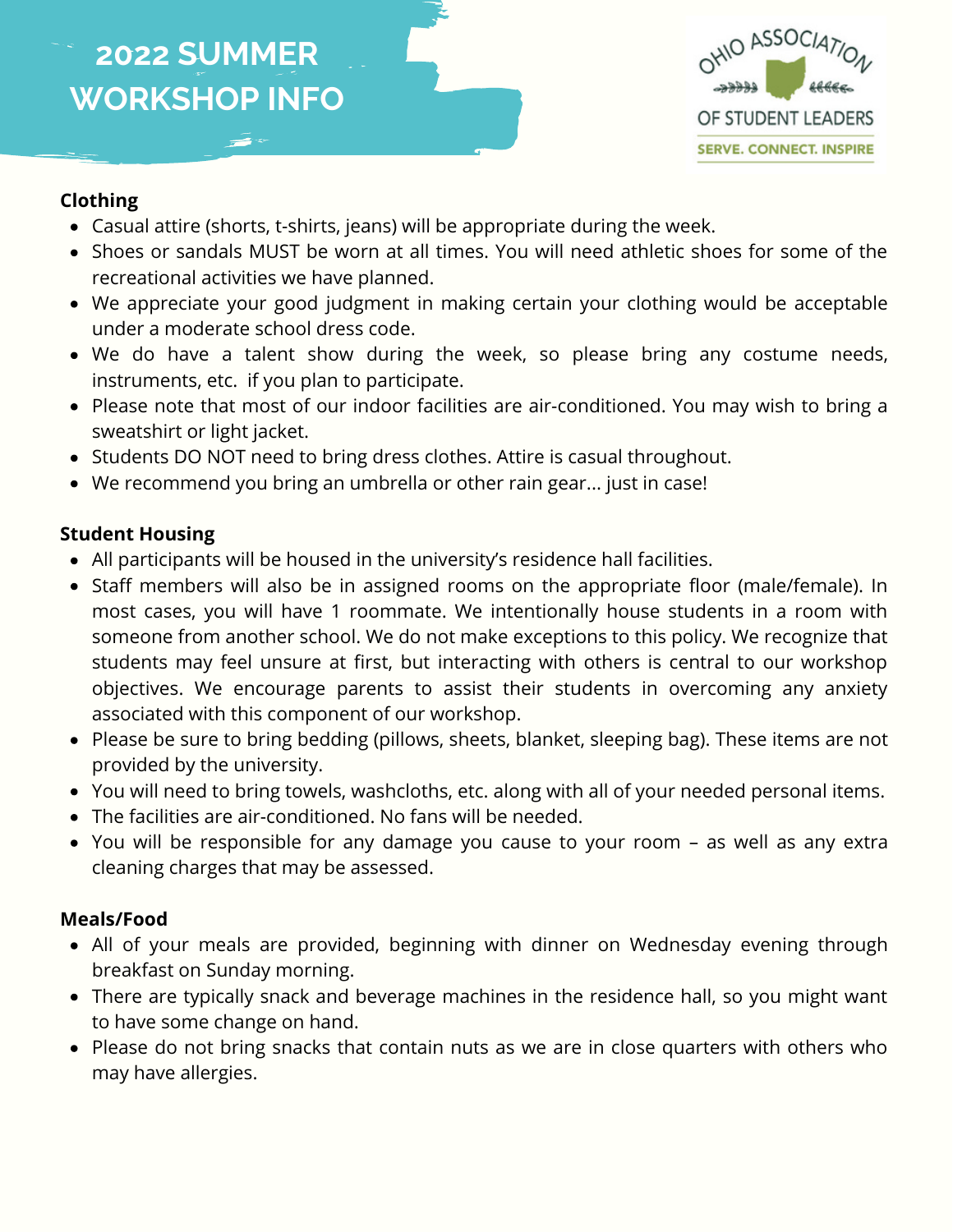

#### **Medical Information/In Case of Emergency**

- The university is located near a hospital and emergency care facilities. All treatments in case of emergency or illness will be administered by professionals.
- Our workshop staff will not distribute any medication without signed parental consent.
- We ask that participants please be sure to include/check any common OTC medications that they may need during the week (aspirin, etc.) on the digital health form linked on the front page.
- Again, it is very important that each participant completes their digital health form.Please be sure to provide all information requested.

#### **Special Items**

- You will be provided with a workshop guidebook. You may also want to bring your own notebook, pens, markers, etc.
- You may want to bring along some "note sized" paper for sharing notes with new friends throughout the week.
- Anything you would need to participate in our talent show: music, costumes, instruments, etc.

### **Safety Information**

- The safety of all workshop participants is of the utmost importance to us!
- All participants are required to be with his/her assigned group at all times.
	- Staff members and/or Workshop Directors must be notified if there is a reason for an exception to this. At no time should any participant be alone.
- Each floor of the residence hall has a locked door at each end. These doors MUST be kept closed and locked at all times. Each participant will have a key that will allow access to his/her assigned floor.
- Each participant will have a key to his/her assigned room. Rooms should be kept locked at all times.
- Each participant is responsible for all of his/her personal belongings. OASL, nor our host university, is liable for lost or stolen items. It is recommended that items of value be left in rooms and rooms locked. If you carry things with you, be sure to keep it in your possession at all times.
- Outside access doors to the residence hall are locked by campus security each night.
- University campus safety officers are on call 24 hours a day.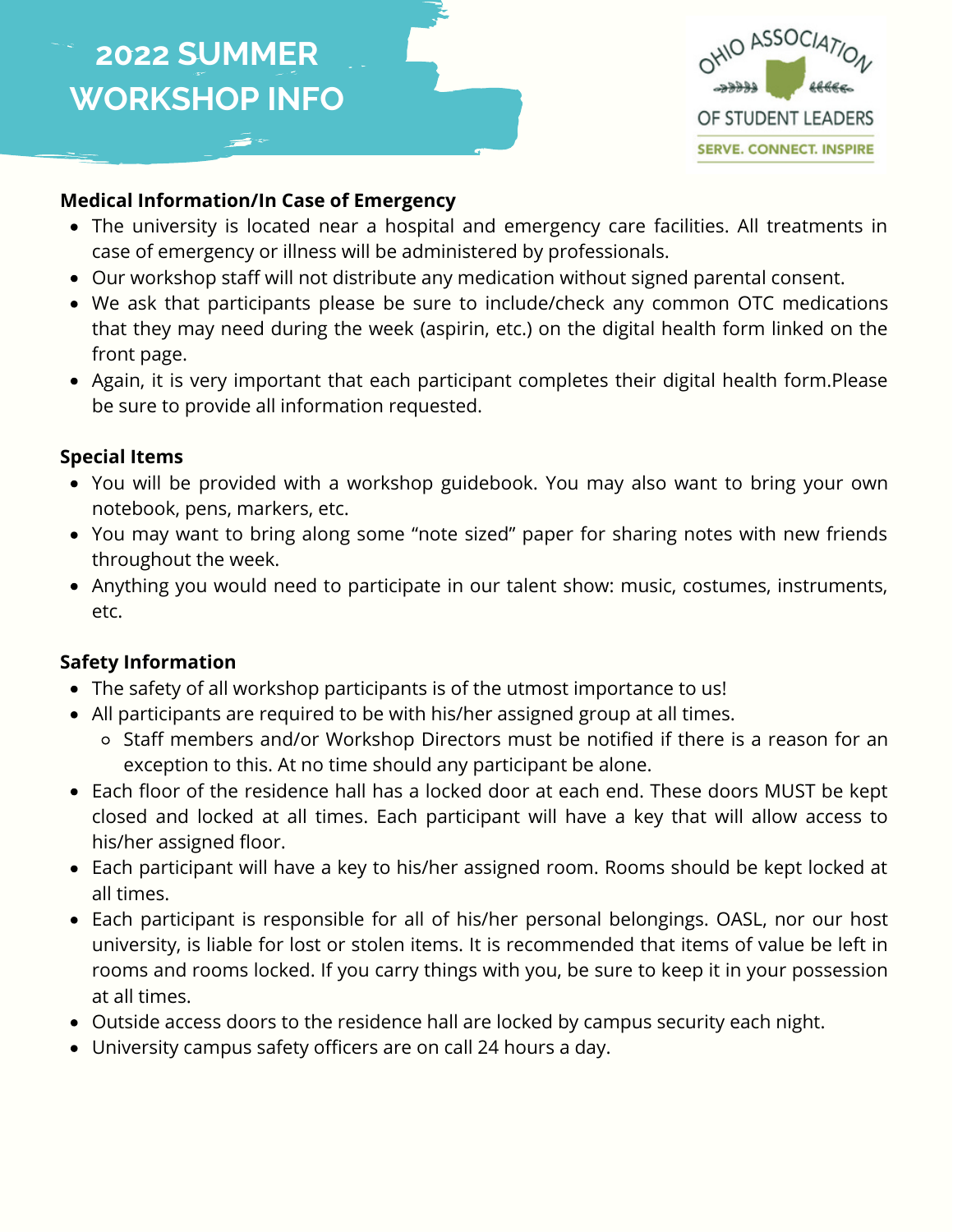

#### **Cancellations**

- If you are unable to attend the workshop, please notify Connie Miley via email, at least 10 days in advance or as soon as possible: connie.miley@oasl-oh.org
	- **We have a limited number of spots for our workshops, so please allow someone else the opportunity to go if you can't make it.**
- We appreciate your courtesy in notifying us of your need to cancel, arrive late, etc.
- No refunds will be issued unless we receive notice of cancellation in writing at least 10 days prior to the start of the workshop. Note well that the \$100.00 deposit is non-refundable.

#### **Expectations for Conduct**

- Our students are the best of the best, and we are proud to rarely need to address participant behavior at our workshops.
- Each student is expected to participate and positively contribute to the learning experiences of the week.
- However, in the event that a participant violates the student guidelines in the Summer Workshop Digital Form, he/she may be subject to immediate dismissal at the discretion of the Workshop Director and at the expense of the participant/participant's family.

#### **COVID-19 Updates & Protocols**

- Safety is a primary concern for all of us. Barring any negative changes to the current status surrounding the pandemic, we are confident the measures we will have in place will be effective.
- We will continue to monitor the pandemic situation across the United States and with Capital University. OASL will follow both university and state recommendations and guidelines.
- All COVID-related guidelines and protocols for workshop are outlined in the Forms packet.
- All workshop participants *must* agree to adhere to the guidelines and protocols. Proof of vaccination, or a negative COVID test will be required upon arrival. Full cooperation will be mandatory.

**It is important that you plan to arrive to your workshop on time. Students are expected to remain for the entirety of the workshop. We ask that rides be arranged for prompt pick-up on Sunday at 1:30 p.m. Please do not arrive too early.**